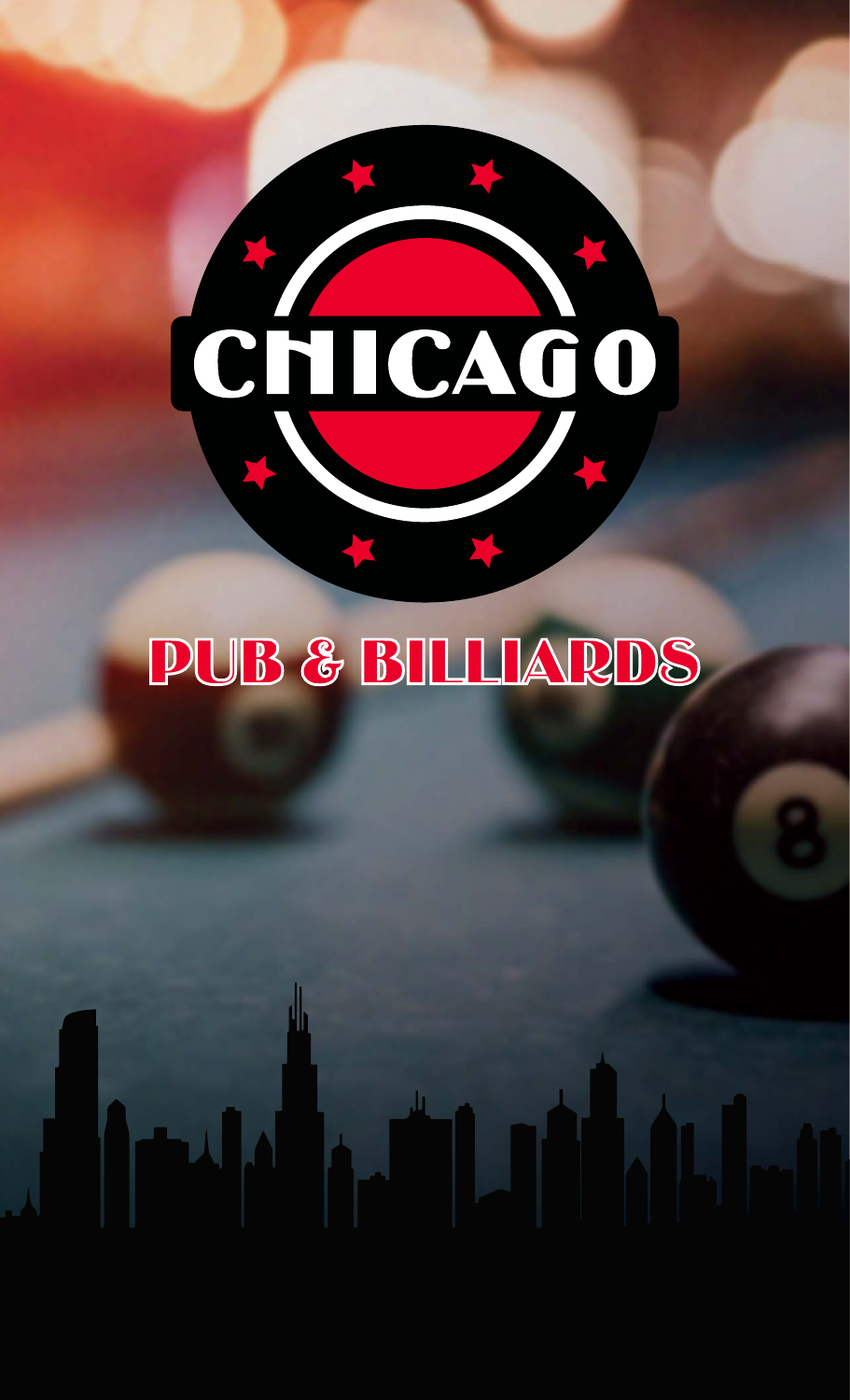# $A$ PPETIZERS

#### SOUP OF THE DAY | \$4.99

Ask your server for our soup of the day.

#### NACHOS | \$17.99

Tortilla chips topped with a blend of cheeses, lettuce, red and green peppers and onions.

Add chicken, beef or pulled pork \$4.99 Add extra cheese \$3.99

#### QUESADILLAS | \$13.99

A flour tortilla stuffed with a blend of cheeses, tomatoes, red onions and peppers. Served with sour cream and salsa on the side.

Add chicken, beef or pulled pork \$4.99

#### BRUSCHETTA BREAD | SMALL \$8.99 / LARGE \$11.99

A homemade blend of tomatoes, basil, olive oil, garlic and finely chopped onions all piled onto a garlic loaf.

Add feta cheese or shredded cheese \$2.99

#### GARLIC BREAD | SMALL \$8.49 / LARGE \$11.49

Fresh bread with garlic butter, topped with a blend of cheeses.

#### SPINACH & ARTICHOKE DIP | \$14.99

A homemade blend of spinach, artichokes, cream cheese and parmesan cheese, served bubbly warm with a choice of pita or nacho chips.

#### ANTIJITOS | \$13.99

A flour tortilla filled with a blend of cream cheese, shredded cheese, jalapeño and red peppers, then baked. Served with sour cream and salsa on the side.

#### POTATO SKINS | \$12.99

Deep fried potato skins topped with a blend of cheeses and bacon bits. Served with a side of sour cream.

#### CHICKEN WINGS | 1 lb. \$14.99 / 2 lbs. \$22.99 / 3 lbs. \$30.99

Plump chicken wings lightly breaded in flour and deep fried to perfection. Crisp veggies on the side with ranch or blue cheese. Tossed with your choice of sauces: mild, medium, hot, BBQ, Cajun, lemon pepper, honey garlic or suicide.



#### COMBO PLATTER | \$26.99

4 pieces of garlic bread, onion rings, 4 potato skins and 6 chicken wings. Perfect for sharing!



Add grilled chicken breast, chicken skewer or pork skewer \$5.99

#### CAESAR SALAD | STARTER \$8.99 / MEAL \$13.49

Romaine lettuce tossed with our creamy Caesar dressing, croutons, real bacon bits and freshly grated parmesan cheese.

#### GARDEN SALAD | STARTER \$7.99 / MEAL \$10.49

Romaine lettuce, red onion, cucumber, peppers and tomato. Served with your choice of dressing: Ranch, French, Italian, Balsamic, Thousand Island or Blue Cheese.

#### GREEK SALAD | STARTER \$9.49 / MEAL \$12.99

Romaine lettuce tossed in our Greek dressing, garnished with red onion, kalamata olives, cucumber, tomato, fresh oregano and feta cheese.





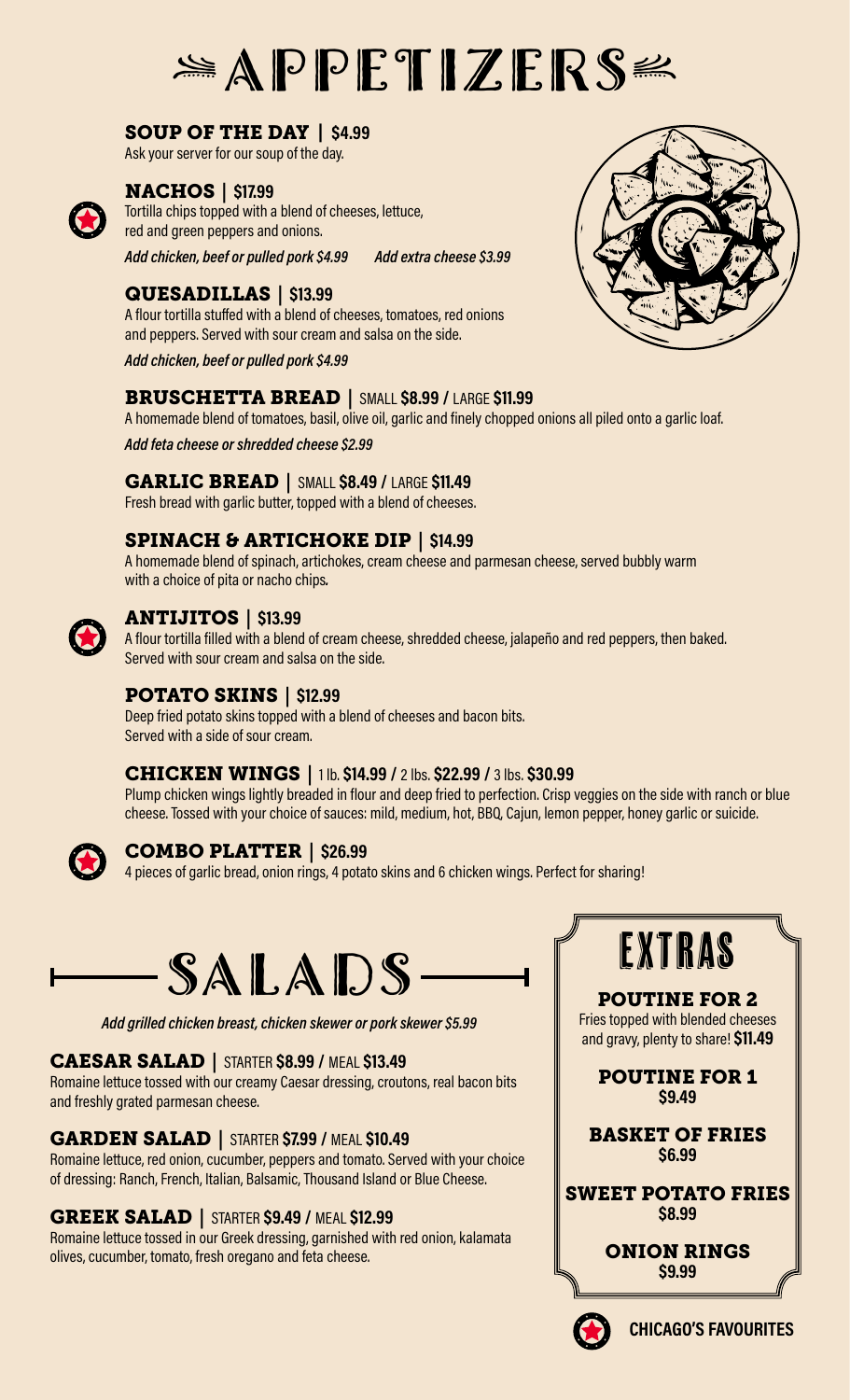

## CHICAGO DINNERS



#### **NEW YORK STEAK \$28.99**

10 oz. AAA steak, served with fries or rice and vegetables

Add mushrooms or sautéed onions \$2.49

#### CHICAGO FAMOUS **SOUVLAKI** \$18.99

Two skewers of your choice, marinated chicken breast souvlaki or pork tenderloin souvlaki. Served on a bed of rice with fries, Greek salad and tzatziki sauce.

Order a skewer of each if you can't decide which to try! Single skewer dinner \$14.99

## CHICAGO FAVOURITES

#### **BATTERED FISH 1 PIECE \$15.99** 2 PIECES \$18.99

Lightly battered cod served with coleslaw and tartar sauce. Your choice of fries, rice, salad or soup.



#### **CHICKEN TENDERS** \$14.99

Lightly breaded chicken tenders, original or tossed in one of our wing sauces. Served with your choice of fries, rice, salad or soup.

Upgrade to poutine, sweet potato fries or onion rings \$3.49





All sandwiches and pitas are served with your choice of fries, rice, salad or soup. Upgrade to poutine, sweet potato fries or onion rings \$3.49

#### SOUVLAKI PITAS | \$13.99

Your choice of chicken or pork souvlaki. Marinated and grilled to perfection, wrapped in pita bread and topped with tzatziki, red onion and tomato.

#### **GYRO PITA | \$13.99**

Seasoned lamb and beef, thinly sliced from the rotisserie and served in pita bread with tzatziki, red onion and tomato.

#### BREADED CHICKEN SANDWICH | \$13.99

Breaded chicken served on a bun with lettuce, tomato and cheese. Your choice of original or tossed in one of our wing sauces.

#### CHICKEN CAESAR PITA | \$13.99

Juicy, marinated chicken breast, grilled and mixed with our Caesar salad, wrapped in a pita bread.

#### VEGGIE PITA | \$9.99

Crisp lettuce, tomatoes, red onion, cucumbers and peppers, topped with your choice of dressing.

#### CHICAGO STEAK SANDWICH | \$18.99

6 oz. AAA Ribeye steak, marinated and grilled, served on a bun with grilled onions, lettuce and tomato.

#### CLUBHOUSE SANDWICH | \$15.99

Grilled chicken breast served on a ciabatta bun with lettuce, tomato and bacon.

#### CHICAGO ROAST BEEF SANDWICH | \$15.99

Slow cooked roast beef, thinly sliced and served on a ciabatta loaf with sautéed onions and green peppers. Au jus on the side for dipping.